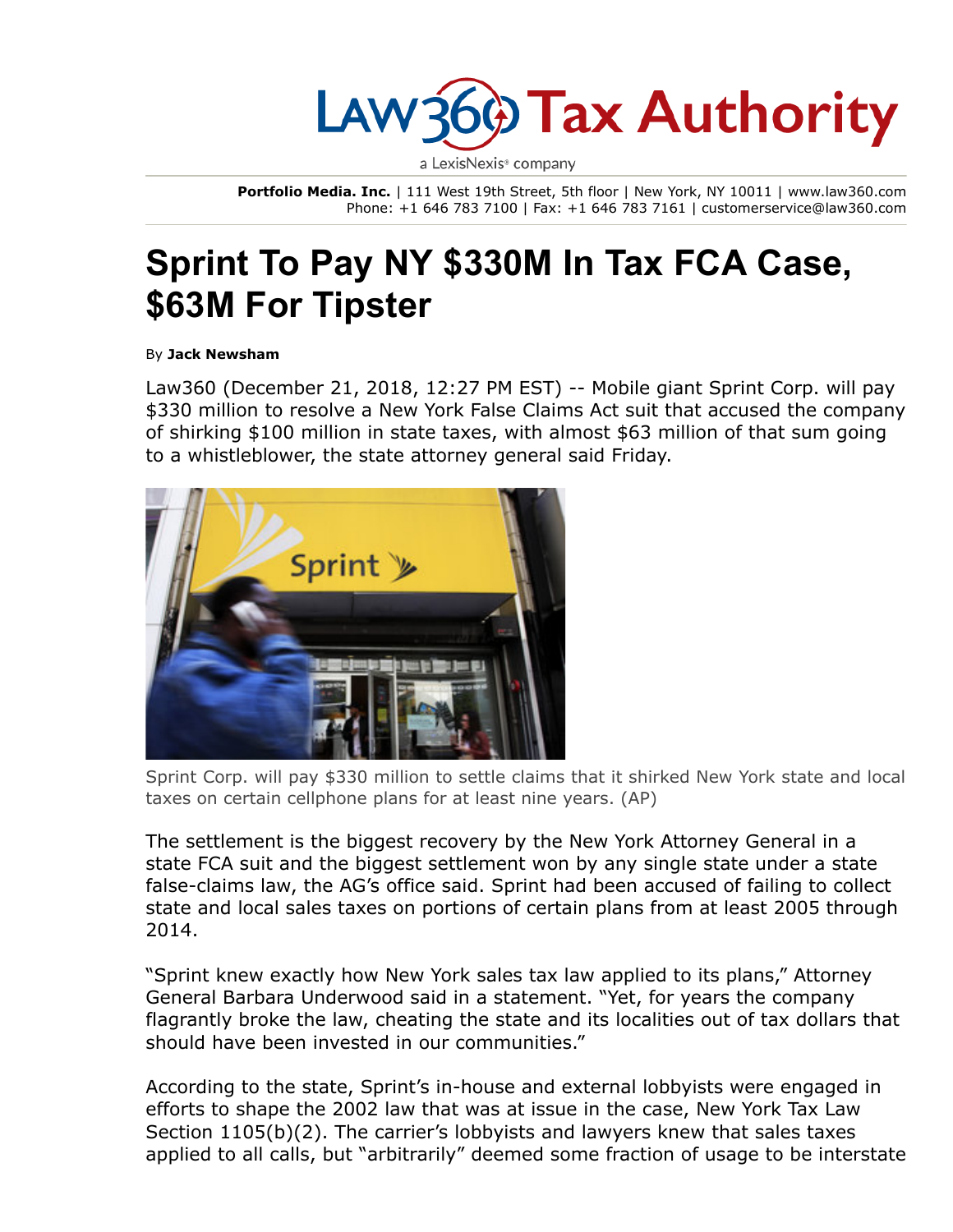calls and therefore untaxed, the attorney general's office said.

The case began with a whistleblower suit filed by Empire State Ventures LLC in 2011, but the state threw its own resources into the case and filed suit the next year. Aspects of the case were [litigated](https://www.law360.com/articles/547591) to New York's Court of Appeal, and Sprint sought [intervention](https://www.law360.com/articles/801777) by the U.S. [Supreme](https://www.law360.com/agencies/u-s-supreme-court) Court, but it was denied. Discovery has been ongoing in recent months.

The AG's office thanked Empire State Ventures for providing "information and assistance in this investigation." David Koenigsberg, a lawyer for ESV, said the company was a Wyoming entity but declined to share any other details about the person or people affiliated with it.

Koenigsberg, who once worked on the civil side of the U.S. [Attorney's](https://www.law360.com/agencies/u-s-attorney-s-office) Office for the Southern District of New York, said he wasn't involved in negotiations, which were between the attorney general's office and Sprint. He praised the state and said the solid result was partly attributable to an almost-unique feature of New York law.

"New York is one of a few states that allows you to bring a qui tam suit for tax claims," he said, using the legal Latin term for whistleblower actions.

Two other whistleblower lawyers who worked on the case during their time at the AG's office said the deal was a major victory. Randall Fox of Kirby [McInerney](https://www.law360.com/firms/kirby-mcinerney) LLP said the result  $-$  more than triple the \$100 million in lost tax revenues that had initially been alleged — underscored the strength of the state's case. He said emails showing the lobbyists' knowledge was key evidence.

"Here, you have a company that fought this case tooth and nail for seven years and what they have to show for it, at the end of the day, is paying full damages and having created a good chunk of law that shows how strong the False Claims Act is," said Fox, who was the first chief of the AG's Taxpayer Protection Bureau.

He noted that it's unclear how high the alleged damages rose before Sprint stopped its alleged misconduct or how much the state could have won if the case had gone to trial. While seeking to collect for the same alleged underpayment under both the FCA and state tax law might not have won court approval, Fox said, the FCA also imposed penalties of \$6,000 to \$12,000 per violation when the suit was filed, and how many violations occurred may have been disputed.

Gregory Krakower, of counsel at [Getnick](https://www.law360.com/firms/getnick-getnick) & Getnick LLP, said states that don't yet allow qui tam suits for tax underpayment should take note of New York's track record. He noted that the Sprint case came soon after two settlements with Harbert [Management](https://www.law360.com/companies/harbert-management-corp) Corp. and affiliates — the whistleblower was represented by his firm — that resulted in \$70 million for the city and state.

The federal government and other states should "follow New York's lead in empowering and rewarding whistleblowers who expose corporate tax schemes that deprive governments of needed revenue and that disadvantage honest businesses that comply with the law," he said, adding, "It's not just the statute. It's the partnership between the attorney general's office and whistleblowers that